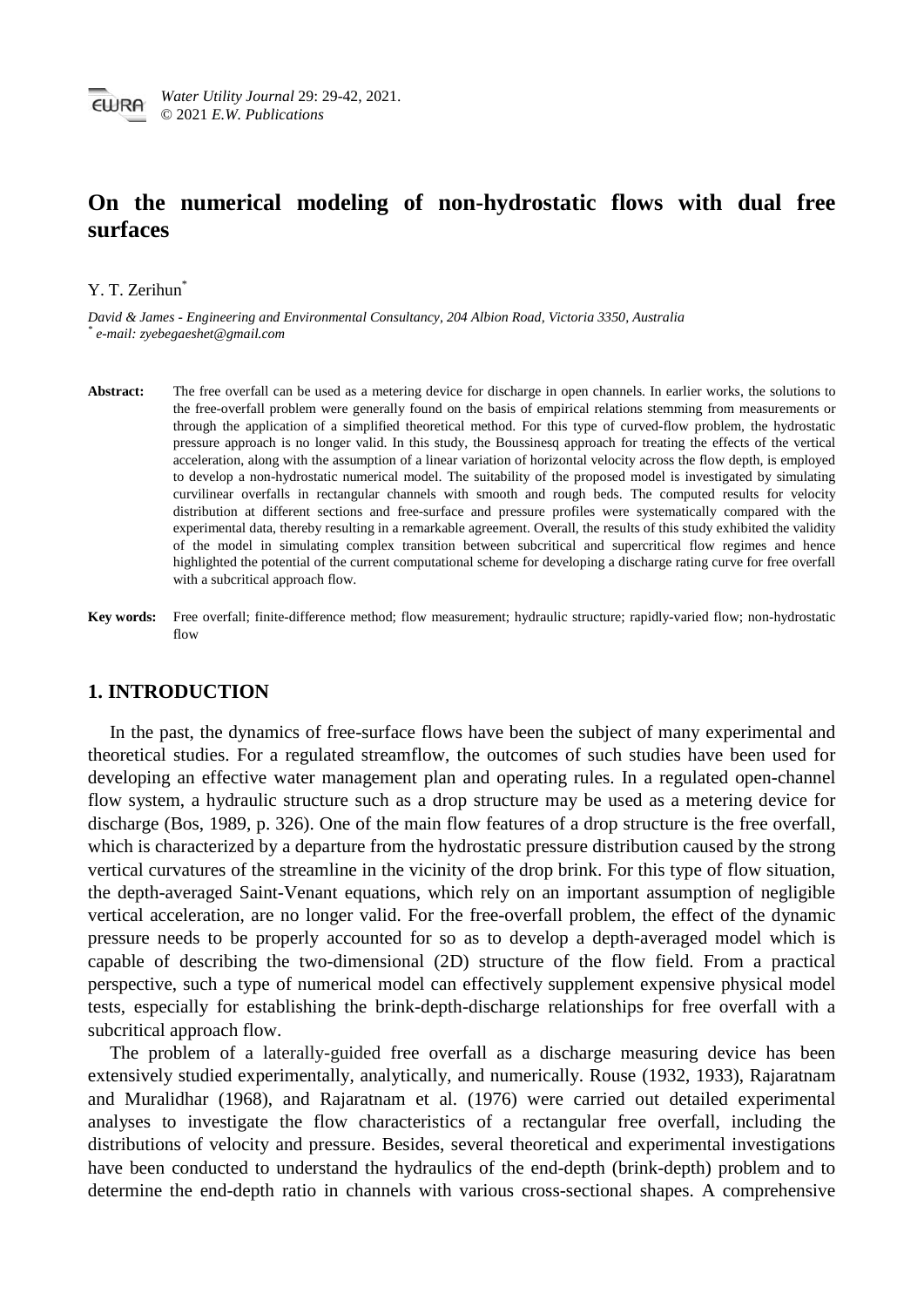review of these investigations was presented by Dey (2002).

Solutions of the potential-flow theory to determine the hydraulic characteristics of the free overfall in a rectangular channel were given by Jaeger (1948), Montes (1992), Marchi (1993), and Guo (2005). Even though the assumption of irrotational flow is reasonable for converging flow situations (see, e.g., Le Méhauté, 1969, p. 354), this approach cannot take into account the effects of turbulence. A higher-order energy form of an open-channel flow equation, which considers the rotational effect of the curvilinear flow, was developed and applied by Nakagawa (1969) to analyze the internal structure of the free overfall. Khan (1999) also applied the Boussinesq-type equations to solve the rectangular free-overfall problem numerically. The equations were developed by depthaveraging the 2D Reynolds-averaged Navier-Stokes (RANS) equations based on the assumptions of a linear variation of vertical velocity and non-hydrostatic pressure distributions. However, the numerical solution of the pressure equation is unrealistic, especially for the free jet portion of the flow close to the brink section, where the pressure at the free surfaces of the nappe is atmospheric. Results of the pressure distribution measurements by Rouse (1932) and Rajaratnam and Muralidhar (1968) demonstrate that the internal pressure is non-atmospheric in this flow region due to the converging nature of the streamlines. Likewise, Ramamurthy et al. (2005, 2006) and Guo et al. (2008) applied the volume of fluid method based on the RANS equations to arrive at the solutions of the free-overfall problem. In addition, machine learning techniques (Raikar et al., 2004; Pal and Goel, 2006, 2007; Sharifi et al., 2010), an approach based on the RANS equations with a weaklycurved flow approximation (Bose and Dey, 2007), and the energy principle along with the Boussinesq approximation for analyzing the solitary wave (Di Nucci and Russo Spena, 2018) were employed to model the local flow characteristics of the free overfall in open channels. Despite the aforementioned extensive investigation of the free-overfall problem, little effort has been made to develop a general-purpose model which is capable of simulating the 2D flow structure by treating the fixed bed and the free jet portion of the flow as a single curved-flow problem. Some of the existing higher-order numerical methods (e.g., Castro-Orgaz and Hager, 2011), which consider only the fixed bed part of the flow, lacked terms that account for the effects of the curvature of the lower nappe at the brink section. Hence, the results of such methods, especially for the local flow characteristics at this section, are questionable. As a remedial measure for improving the accuracy of the methods, an approximate procedure based on the slope and curvature of a parabolic lower nappe profile was introduced by Jaeger (1948), Marchi (1993), and Matthew (1995).

Recently, Fenton and Zerihun (2007) developed a Boussinesq-type momentum model based on the assumption of a constant horizontal velocity across a vertical section. Their model gave reliable solutions to the curvilinear flow problems, especially for the global flow characteristics. For a better recovery of the necessary flow details over the vertical dimension, this model was extended without resorting to the lowest-order approximation for the vertical profiles of the horizontal velocity and streamline geometry parameter (Zerihun, 2021). Such a depth-averaged model incorporates a higher-order correction for the effects of the vertical curvatures of the streamline, thereby accurately describing the rapidly-varied flow situations. Therefore, the main objectives of this study are to: (i) investigate the feasibility of this Boussinesq-type model for a more complicated steady-flow problem involving dual free surfaces such as a rectangular free overfall; (ii) examine the effect of the vertical curvatures of the streamline on the solutions of the model; and (iii) demonstrate the validity of the results of the model by a number of existing experimental data for sub- and supercritical inflow conditions.

Following a brief summary of the derivation of the governing equations, the paper describes the spatial discretization of the equations using the finite-difference method. The solution procedures for the resulting non-linear discretized equations are also outlined with reference to the case study. In Section 3, a brief discussion of the comparison of the numerical results with the experimental data is presented. Finally, the paper ends with a discussion and conclusions.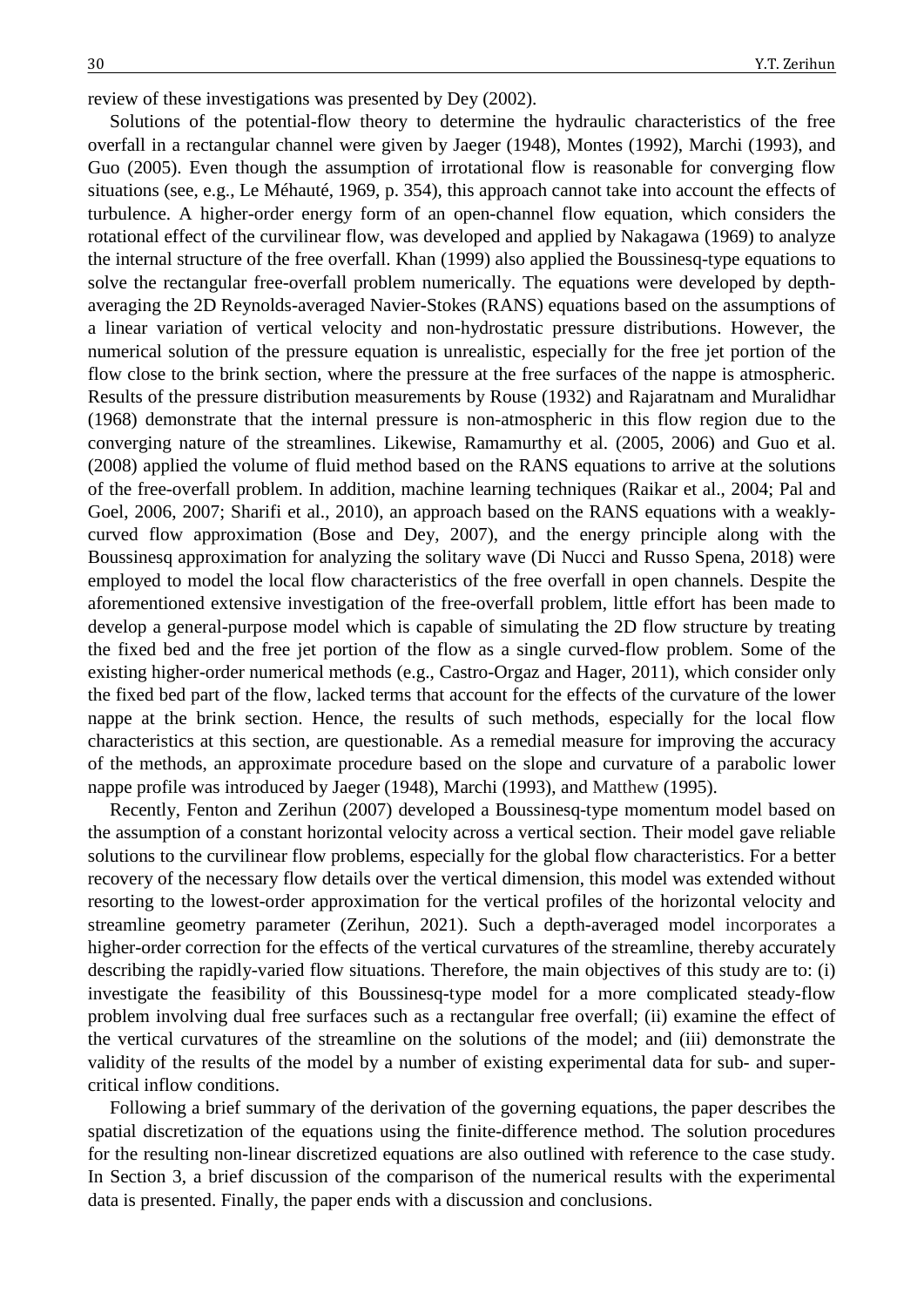# **2. NUMERICAL METHODOLOGY**

#### *2.1 Governing equations*

The longitudinal profile of a rapidly-varied free-surface flow in a rectangular channel is depicted in Figure 1. Reference is made to a Cartesian coordinate system, where  $x$  is horizontal in a streamwise direction; *y* is horizontal in the transverse direction; and *z* is vertically upward. The dynamic equation for free-surface flow, ignoring lateral flows, can be written as (Fenton and Zerihun, 2007)

$$
\frac{\partial Q}{\partial t} + \beta \frac{\partial}{\partial x} \left( \frac{Q^2}{A} \right) + \frac{1}{\rho} \int_A \frac{\partial p}{\partial x} dA + \frac{f Q^2 P_w}{8A^2} \left( 1 + \zeta_x^2 \right) = 0, \tag{1}
$$

where  $f$  denotes the Darcy–Weisbach friction coefficient;  $Q$  is the discharge;  $A$  is the crosssectional area of the flow;  $\rho$  is the density of the fluid; *p* is the pressure;  $\beta$  refers to the Boussinesq momentum coefficient;  $P_w$  is the wetted perimeter;  $\zeta_x$  is the first derivative of the bed profile; and *t* is the time.



*Figure 1. Definition sketch of a curved free-surface flow, showing the coordinates and variables of the numerical model. The tangential velocity of the fluid particle is denoted by V.*

The Euler equation for the momentum balance in the  $z$ -direction is given by

$$
\frac{1}{\rho} \frac{\partial p}{\partial z} = -g - a_z,\tag{2}
$$

where  $g$  is acceleration due to gravity, and  $a<sub>z</sub>$  is the vertical acceleration of the flow. Assuming that the rates of change of quantities over time are much slower than the apparent acceleration of a fluid particle following a curvilinear path (Fenton and Zerihun, 2007), the equation for the vertical acceleration may be written as

$$
a_z = u \frac{\partial w}{\partial x} + w \frac{\partial w}{\partial z} = \kappa \frac{u^2}{\cos^3 \theta} = u^2 \xi,
$$
\n(3)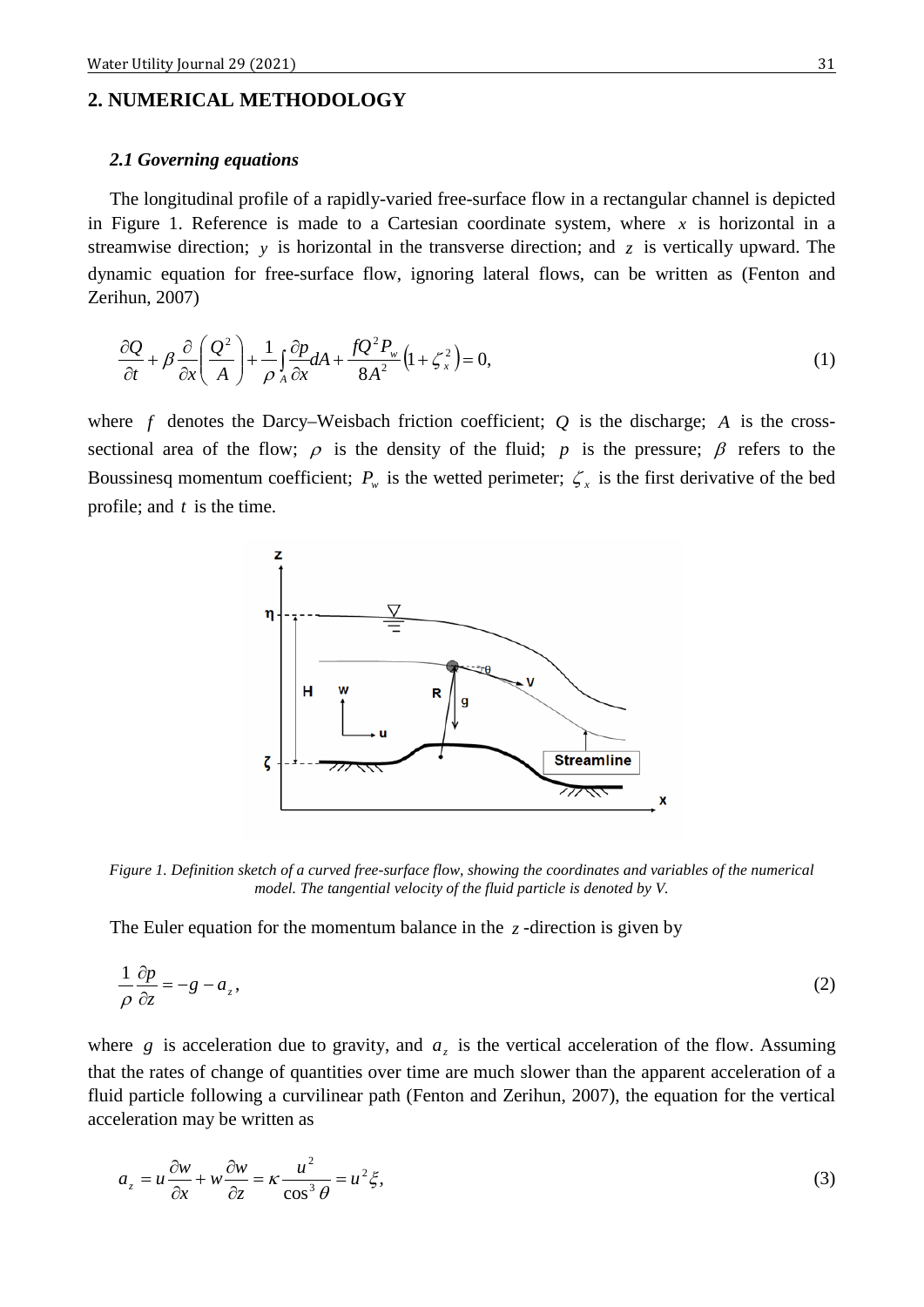where  $\kappa$  (= 1/*R*) is the curvature of the streamline; *R* is the radius of curvature; *u* is the horizontal velocity; *w* is the vertical velocity; and  $\theta$  is the angle of inclination of the streamline with the horizontal axis. As in Zerihun (2008, 2016, 2017), a linear profile for the vertical distribution of the streamline geometry parameter, *ξ*, is assumed as follows:

$$
\xi = \xi_b + (\xi_s - \xi_b)\lambda,\tag{4}
$$

$$
\lambda = \frac{z - \zeta}{\eta - \zeta},\tag{5}
$$

where *η* and  $\zeta$  are the elevations of the free surface and channel bed, respectively;  $\lambda$  is a nondimensional vertical height; and *z* is the vertical coordinate of a point in the flow field. The subscripts *b* and *s* refer to the magnitudes of the parameter at the channel bed and free surface, respectively. The variation of the horizontal velocity across the flow depth is also approximated by a linear relation (Zerihun, 2021) as follows:

$$
u = \frac{q}{H}G(\omega, \lambda) = \frac{q}{H}(2\lambda(1 - \omega) + \omega),
$$
\n(6a)

$$
\beta = \frac{1}{U^2} \int_0^1 u^2(\lambda) d\lambda = \frac{1}{3} (\omega^2 - 2\omega + 4),
$$
\n(6b)

where  $G(\omega, \lambda)$  determines the distribution shape of the horizontal component of the velocity; *H* is the flow depth; *q* is the discharge per unit width; *U* is the depth-averaged velocity; and  $\omega$  is the velocity distribution parameter which can be determined from measurements.

Based on Leibnitz's rule, the integration of the continuity equation for a 2D flow can be written as

$$
\int_{z}^{\eta} \frac{\partial u}{\partial x} dz + \int_{z}^{\eta} \frac{\partial w}{\partial z} dz = \frac{\partial}{\partial x} \left( \int_{z}^{\eta} u(z) dz \right) + u(z) z_{x} - u(\eta) \eta_{x} + w_{s} - w = 0, \tag{7}
$$

where the subscript x denotes a partial differentiation with respect to the horizontal axis, and  $u<sub>s</sub>$ and  $w<sub>s</sub>$  are the free-surface velocity components in the horizontal and vertical directions, respectively.

By using Equation (6a), the first term on the right-hand side (RHS) of Equation (7) is integrated and then differentiated with respect to *x*. After applying the free-surface kinematic boundary condition,  $w_s = \partial H / \partial t + (\partial \eta / \partial x) u_s$ , the resulting expression is simplified to

$$
w = \frac{\partial H}{\partial t} \left( 1 - \omega \left( 1 - \lambda \right) - \left( 1 - \omega \right) \left( 1 - \lambda^2 \right) \right) + \frac{q \eta_x}{H} \left( 2 - \omega \right) - \frac{2q \zeta_x}{H} \left( \left( 1 - \omega \right) \left( 1 - \lambda \right) \right)
$$
  
 
$$
- \frac{q H_x}{H} \left( \left( 1 - \lambda \right) \omega \right) - \frac{2q H_x}{H} \left( \left( 1 - \omega \right) \left( 1 - \lambda^2 \right) \right)
$$
  
(8)

Substituting Equations (4) and (6a) into Equation (2) and then integrating the resulting expression from  $\zeta$  to  $\eta$  results in the pressure distribution equation of Zerihun (2021), i.e.,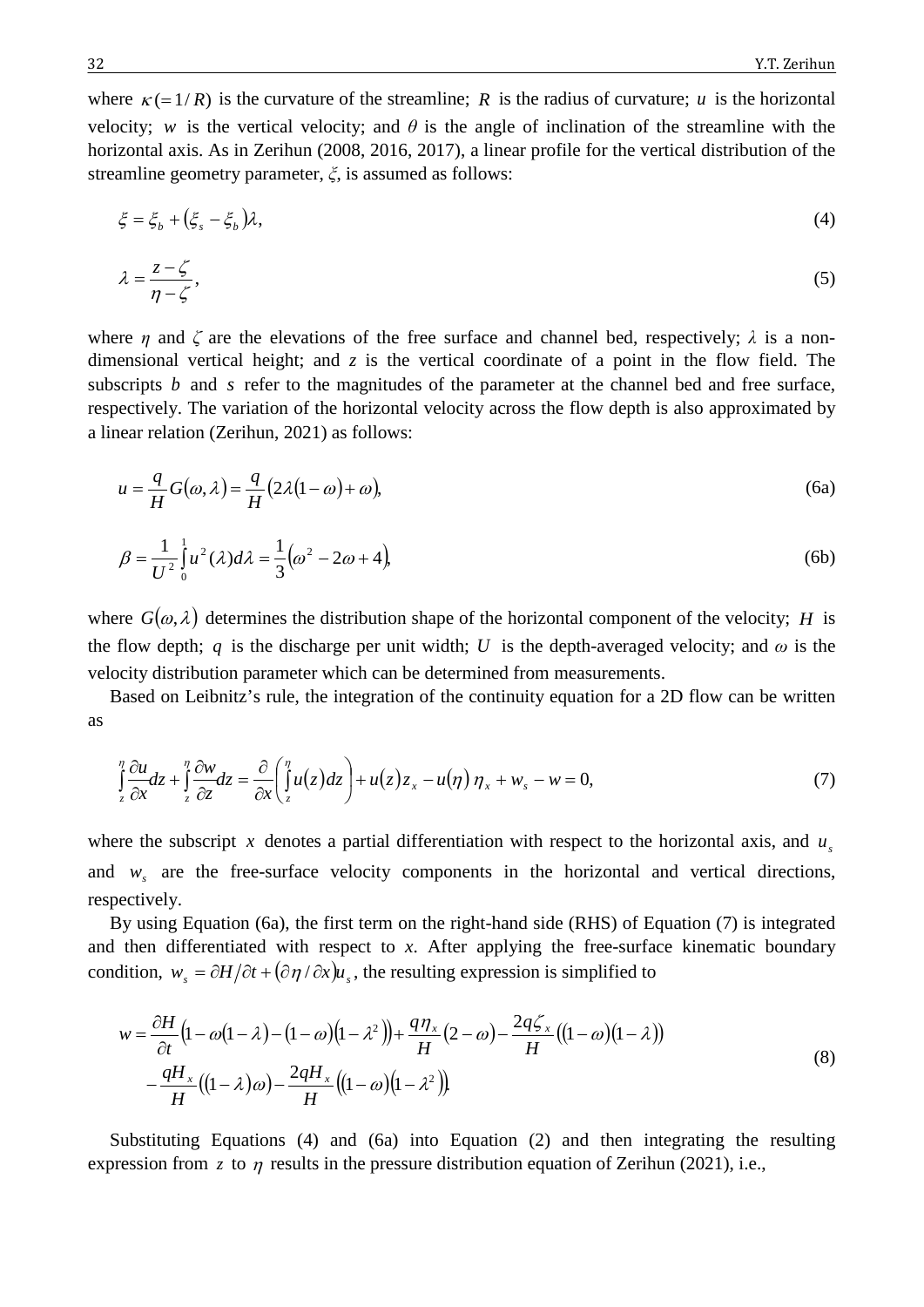$$
\frac{p}{\rho g} = H(1-\lambda) + \frac{Q^2}{gHB^2} \left( \zeta_{xx} \omega^2 (1-\lambda) + \left( \frac{H_{xx} \omega^2}{2} + 2\zeta_{xx} \omega (1-\omega) \right) (1-\lambda^2) \right) \n+ \frac{Q^2}{gHB^2} \left( \left( \zeta_{xx} (1-\omega)^2 + H_{xx} \omega (1-\omega) \right) \frac{4(1-\lambda^3)}{3} + H_{xx} (1-\omega)^2 (1-\lambda^4) \right),
$$
\n(9)

where *B* is the width of the channel, and  $\zeta_{xx}$  is the second derivative of the bed profile. Unlike the pressure equation of Fenton and Zerihun (2007), the above equation includes a higher-order dynamic pressure correction that stems from terms accounting for the effects of the vertical curvatures of the streamline and a non-uniform horizontal velocity distribution. In the case of freesurface flow with negligible curvatures of streamline in a mild-slope channel, Equation (9) reduces to the well-known hydrostatic pressure equation, which corresponds to the shallow-water theory.

For a 2D flow on a vertical plane, the variation of the free-surface elevation in the transverse direction is normally insignificant; hence, the pressure is independent of *y*. By applying Leibnitz's rule, the integral of the pressure gradient term in Equation (1) becomes

$$
\frac{1}{\rho} \int_{A} \frac{\partial p}{\partial x} \partial A = \frac{B}{\rho} \left( \frac{\partial}{\partial x} \int_{\zeta}^{n} p(z) dz + p(\zeta) \zeta_{x} - p(\eta) \eta_{x} \right).
$$
\n(10)

Using Equation (9) in Equation (10), the first term on the RHS of Equation (10) is integrated and then differentiated with respect to *x*. After employing the dynamic boundary condition,  $p(\eta) = 0$ , at the free surface, the resulting expression is substituted into Equation (1) to give the following equation for flow in a rectangular channel (Zerihun, 2021):

$$
\frac{\partial Q}{\partial t} + \left(\beta \frac{2}{H} + \frac{\sigma_1}{3} \zeta_{xx} + \frac{2\sigma_2}{15} H_{xx}\right) \frac{Q}{B} \frac{\partial Q}{\partial x} + \frac{\sigma_2}{15} \frac{Q^2}{B} H_{xxx} \n+ \frac{\sigma_1}{6} \frac{Q^2}{A} \zeta_x H_{xx} + \left(gA - \beta \frac{Q^2 B}{A^2}\right) H_x \n+ \frac{Q^2}{A} \left(\frac{\sigma_1}{6} \zeta_{xx} H + \frac{\sigma_3}{3} \zeta_{xx} \zeta_x\right) + gA \zeta_x + \frac{fQ^2 P_w}{8A^2} (1 + \zeta_x^2) = 0,
$$
\n(11a)

$$
\sigma_1 = \omega^2 - 4\omega + 6,\tag{11b}
$$

$$
\sigma_2 = 2\omega^2 - 9\omega + 12,\tag{11c}
$$

$$
\sigma_3 = \omega^2 - 2\omega + 4,\tag{11d}
$$

where  $\zeta_{xx}$  is the third derivative of the bed profile. The non-linear coefficients associated with the spatial derivative terms of the above equation take into account the effect of a non-uniform horizontal velocity distribution in addition to the effect of the vertical acceleration of the flow. If the scope of the study is limited to steady-flow conditions, then by definition  $\partial A/\partial t = B\partial H/\partial t = \partial Q/\partial x = 0$ . Using this fact, Equation (11a) simplifies to

$$
\frac{\sigma_2}{15} \frac{Q^2}{B} H_{xx} + \frac{\sigma_1}{6} \frac{Q^2}{A} \zeta_x H_{xx} + \left( gA - \beta \frac{Q^2 B}{A^2} \right) H_x + \frac{Q^2}{A} \left( \frac{\sigma_1}{6} \zeta_{xx} H + \frac{\sigma_3}{3} \zeta_{xx} \zeta_x \right) + gA \zeta_x + \frac{fQ^2 P_w}{8A^2} \left( 1 + \zeta_x^2 \right) = 0.
$$
\n(12)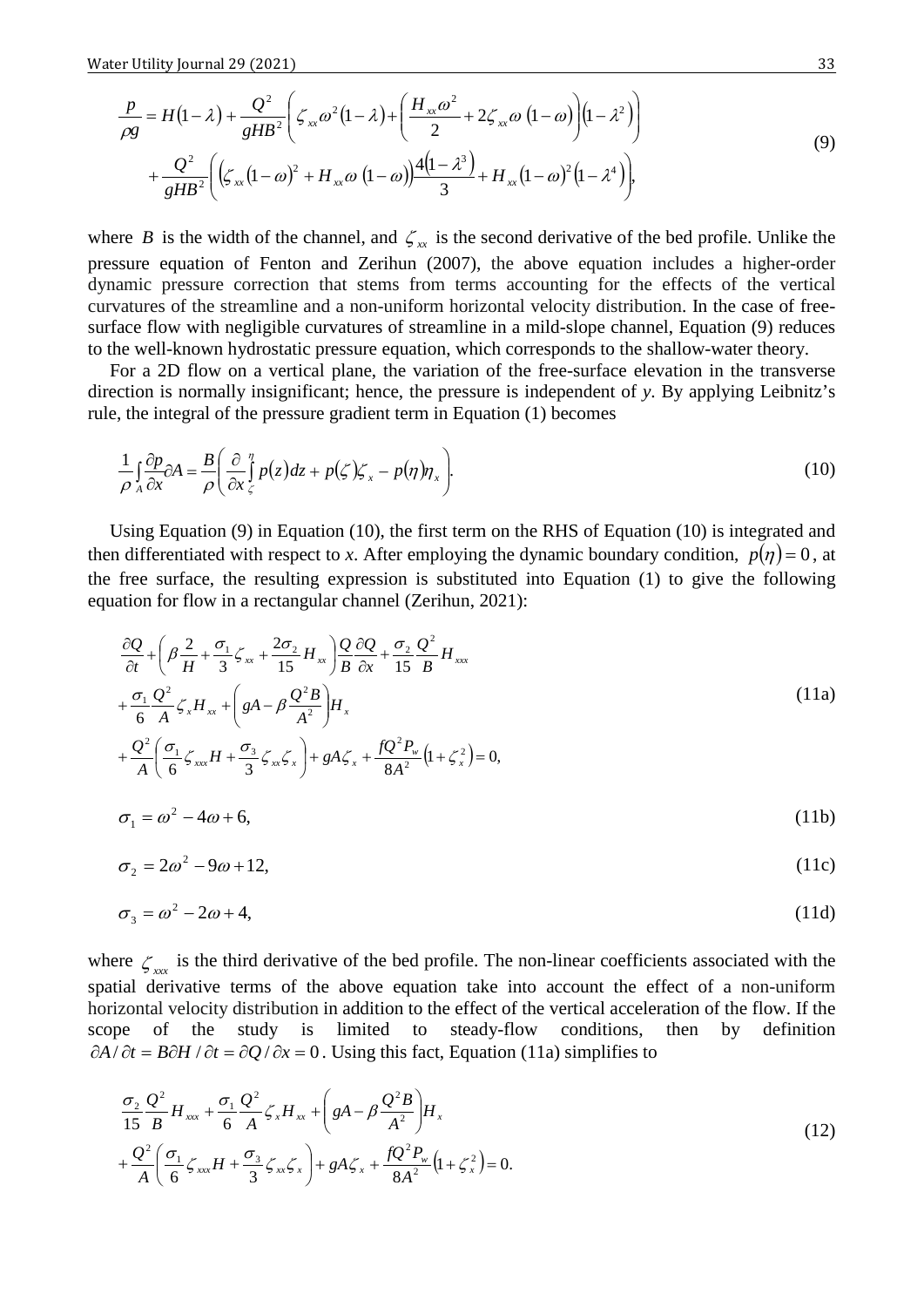Equation (12) is a higher**-**order depth-averaged equation for steady, 2D free-surface flow problems, where the effects of the non-hydrostatic pressure and non-uniform velocity distributions are significant. The flow resistance term appearing in this equation is estimated by using the Darcy– Weisbach equation with an explicit form of the Colebrook–White formula (Zigrang and Sylvester, 1982) for the friction factor. In the case of free-surface flows with a uniform velocity and a hydrostatic pressure distribution in a constant slope channel, Equation (11a) reduces to the Saint-Venant equation. In contrast to the Bose and Dey (2007) equations, the present model is not restricted to weakly-curved flow situations.

In this study, Equations (6a), (8), (9), and (12) will be employed to obtain detailed descriptions of the local and global flow characteristics of free overfall in rectangular channels with smooth and rough beds. In these equations, the unknowns to be solved numerically using a finite-difference scheme are the velocity and pressure distributions and the depth of flow. The numerical solutions of the equations will be compared with the measurements in order to determine the validity of the proposed model for curved-flow problems with dual free surfaces.

#### *2.1.1 Boundary conditions*

The numerical solution of the flow problem requires three boundary conditions for the upper free-surface profile and two boundary conditions for the lower nappe profile to be specified at the appropriate flow sections. The inflow section of the computational domain is located in a region where the effect of the vertical curvatures of the streamline is insignificant. Hence, the free-surface slope,  $S_H$ , at this section can be computed by using a gradually-varied flow equation,

$$
S_H = \eta_x = \frac{S_0 - S_f}{1 - \beta F^2} + \zeta_x,
$$
\n(13a)

$$
S_f = \frac{fq^2(1+\zeta_x^2)}{8gR_hH^2},
$$
\n(13b)

where *F* is the Froude number;  $S_f$  is the friction slope;  $R_h$  is the hydraulic radius; and  $S_0$  is the bed slope.

At the brink section, two internal boundary conditions – an atmospheric bed pressure and a constant bed elevation – are imposed. Besides, the elevation of the lower nappe at outflow section is specified and remained unchanged during the computations. For the purpose of simulating the freesurface and pressure profiles, the computational domain is discretized into equal size steps in  $x$ , as shown in Figure 2.



*Figure 2. Definition sketch and computational domain for the free-overfall problem.*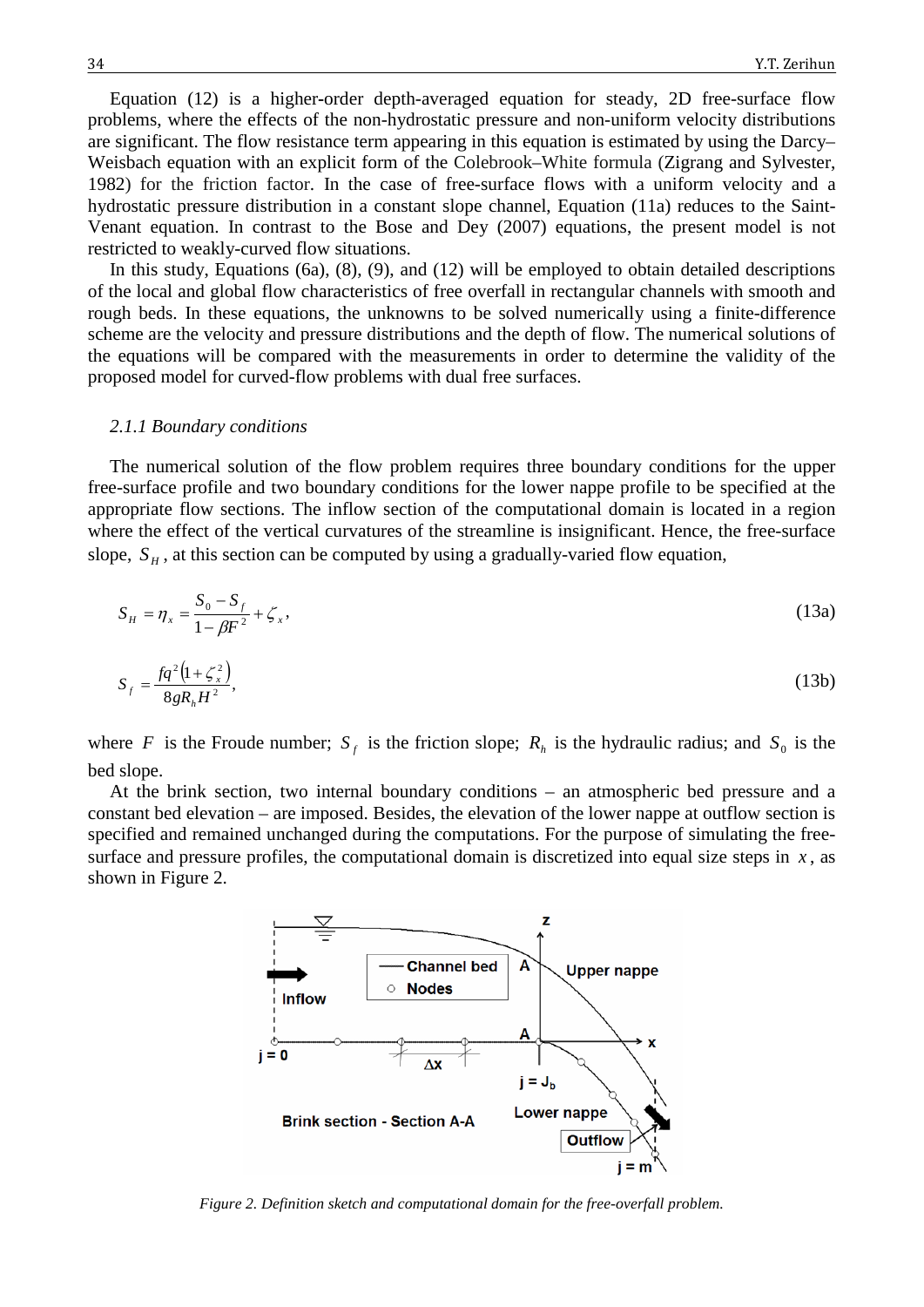#### *2.2 Numerical model*

Because of its non-linear nature, a closed-form solution cannot be obtained for Equation (12). This equation includes a third-order spatial derivative term; hence, it requires a third- or higherorder accurate numerical scheme for its solution (Abbott et al., 1978). For the purpose of discretization, Equation (12) can be rewritten in the following form:

$$
H_{xxx,j} + \xi_{0,j} H_{xx,j} + \xi_{1,j} H_{x,j} + \xi_{2,j} = 0,
$$
\n(14)

where  $\xi_{0,i}$ ,  $\xi_{1,i}$  and  $\xi_{2,i}$  are the non-linear coefficients associated with the equation. The first, second, and third spatial derivative terms, which appear in the above equation, are discretized by using the finite-difference approximations (Bickley, 1941). After simplifying and combining similar terms together, the resulting expression becomes

$$
6\xi_{2,j}(\Delta x)^3 + H_{j-2}(-6 + \xi_{1,j}(\Delta x)^2) + H_{j-1}(18 + 6\xi_{0,j}\Delta x - 6\xi_{1,j}(\Delta x)^2) + H_j(-18 - 12\xi_{0,j}\Delta x + 3\xi_{1,j}(\Delta x)^2) + H_{j+1}(6 + 6\xi_{0,j}\Delta x + 2\xi_{1,j}(\Delta x)^2) = 0,
$$
\n(15)

where  $\Delta x$  is the step size. Since the flow depth at the inflow section ( $j = 0$ ) is known, the depth at the imaginary node ( $j = -1$ ) can be determined from the estimated free-surface slope at  $j = 0$ . Using the discretized form of Equation (13a) at this section and the expanded form of Equation (15) at  $j = 0$ , the following implicit finite-difference equation is obtained for predicting the depth at  $j = -1$ :

$$
H_{-1}(-18 + 6\xi_{0,0}\Delta x) - H_0(12\xi_{0,0}\Delta x) + H_1(18 + 6\xi_{0,0}\Delta x) + 6S_H(-6\Delta x + \xi_{1,0}(\Delta x)^3) + 6\xi_{2,0}(\Delta x)^3 = 0.
$$
\n(16)

To simulate the fixed bed and the free jet portion of the flow together, the elevations of the lower nappe and the upper free-surface profile of the entire flow region and the bed pressure along the fixed bed channel are considered as unknowns. For the free jet portion, the pressure at the underside of the nappe is atmospheric. Using this known condition, the following discretized equation for the elevation of the lower nappe of the jet,  $\zeta$ , is obtained from the pressure equation:

$$
\left(\zeta_{j-1} - 2\zeta_j + \zeta_{j+1}\right) + \frac{3gH_j^2(\Delta x)^2}{q^2(\omega^2 - 2\omega + 4)} + \left(\frac{\omega^2 - 4\omega + 6}{2(\omega^2 - 2\omega + 4)}\right)\left(H_{j-1} - 2H_j + H_{j+1}\right) = 0.
$$
\n(17)

For the solution of the lower nappe profile, the elevation of the nappe at the outflow section  $(j = m)$  is specified as a boundary condition. At the junction between the free jet and the fixed bed  $(j = J_b)$ , the elevation of this nappe is also known. As noted by Hager (1983), the inclination of the free-surface profile of the lower nappe at the brink section varies with the Froude number of the incoming flow. This implies that the jet does not tangentially leave the brink section. Using the specified internal boundary condition (atmospheric bed pressure), the discretized equation for the curvature of the upper nappe profile is obtained from the pressure equation as follows:

$$
H_{j-1} - 2H_j + H_{j+1} = -\left(\frac{6gH_j^2(\Delta x)^2}{q^2(\omega^2 - 4\omega + 6)}\right) - 2\left(\frac{\omega^2 - 2\omega + 4}{\omega^2 - 4\omega + 6}\right)\left(\zeta_{j-1} - 2\zeta_j + \zeta_{j+1}\right), \quad j = J_b.
$$
 (18)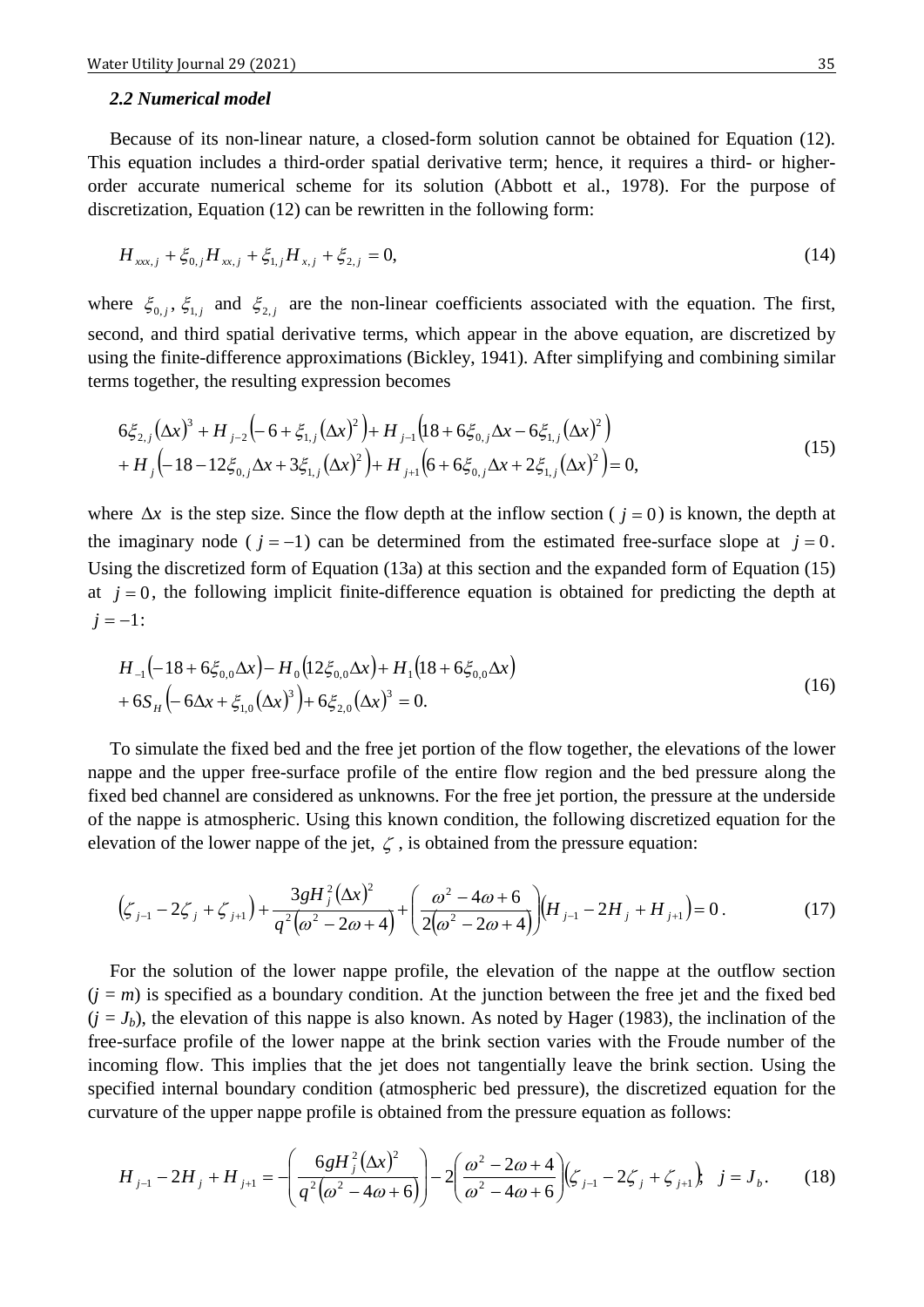The use of Equation (15) at the outflow section introduces an unknown nodal value external to the solution domain. Hence, discretizing the derivatives using the backward finite-difference equations eliminates this problem. Following the same procedure of discretization, the finitedifference equivalent equation for this node becomes

$$
H_{j-4}\left(36+22\xi_{0,j}\Delta x+6\xi_{1,j}(\Delta x)^2\right)+H_{j-3}\left(-168-112\xi_{0,j}\Delta x-32\xi_{1,j}(\Delta x)^2\right) +H_{j-2}\left(288+228\xi_{0,j}\Delta x+72\xi_{1,j}(\Delta x)^2\right)+H_{j-1}\left(-216-208\xi_{0,j}\Delta x-96\xi_{1,j}(\Delta x)^2\right) +H_j\left(60+70\xi_{0,j}\Delta x+50\xi_{1,j}(\Delta x)^2\right)+24(\Delta x)^3\xi_{2,j}=0.
$$
\n(19)

The above implicit set of non-linear algebraic equations is solved by the Newton–Raphson iterative method with a numerical Jacobian matrix which proceeds from the assumed initial freesurface positions. First, the initial lower nappe profile is obtained by linearly interpolating the channel bed elevation at the brink section and the boundary value at the outflow section. The Bernoulli and continuity equations are then employed to obtain the initial free-surface profile for the upstream portion of the flow and the upper nappe. Since the curvature of the fixed bed is known, Equations (15), (16), (18), and (19) with the specified inflow boundary conditions are solved numerically to simulate the upper free-surface profile. To predict the lower nappe profile, Equation (17), together with the specified two boundary conditions, is solved using a similar technique. The convergence of the numerical solutions is assessed based on the relative change in solution criterion with a convergence tolerance of  $10^{-6}$ .

For the numerical solution of the pressure equation, a similar finite-difference formula is inserted into Equation (9) to discretize its derivative term. The discretized equation is employed to compute the pressure profiles using the predicted flow depths.

# **3. APPLICATION TO CURVILINEAR FLOWS**

This section examines the application of the proposed model to rectangular free-overfall problems with super- and sub-critical approach flows by comparing the numerical results with the experimental data available. For all the test cases considered, the size of the computational steps was designed to vary between 8 and 20% of the depth of flow at the inflow section. Consequently, all computational results presented here were free of any numerical errors arising from the effect of spatial discretization.

As described before, a pre-determined velocity distribution parameter, *ω*, is necessary in order to accurately simulate the local flow characteristics of the free-overfall problems. In this study, the value of this parameter was estimated using the experimental data of Rajaratnam and Muralidhar (1968). For  $\omega = 0.97$ , the computed non-dimensional horizontal velocity profile,  $u/U$ , showed a fairly good correlation with the measured data with a mean relative error of 3.8%, as shown in Figure 3a. Likewise, Figure 3b compares the predicted non-dimensional vertical velocity profiles,  $w/U_c$  ( $U_c$  is the critical velocity), with the experimental data. Although the accuracy of the results of the model was slightly deteriorated at the brink section, the predicted profiles correlated reasonably well with the measured data. Overall, the profiles of the horizontal and vertical velocities across the flow depth were satisfactorily simulated by the proposed velocity distribution equations. Based on the calibration result, the *ω* values of 0.97 and 1.15 were used for the flow regions upstream and downstream of the brink section, respectively, to simulate the 2D curvilinear flows.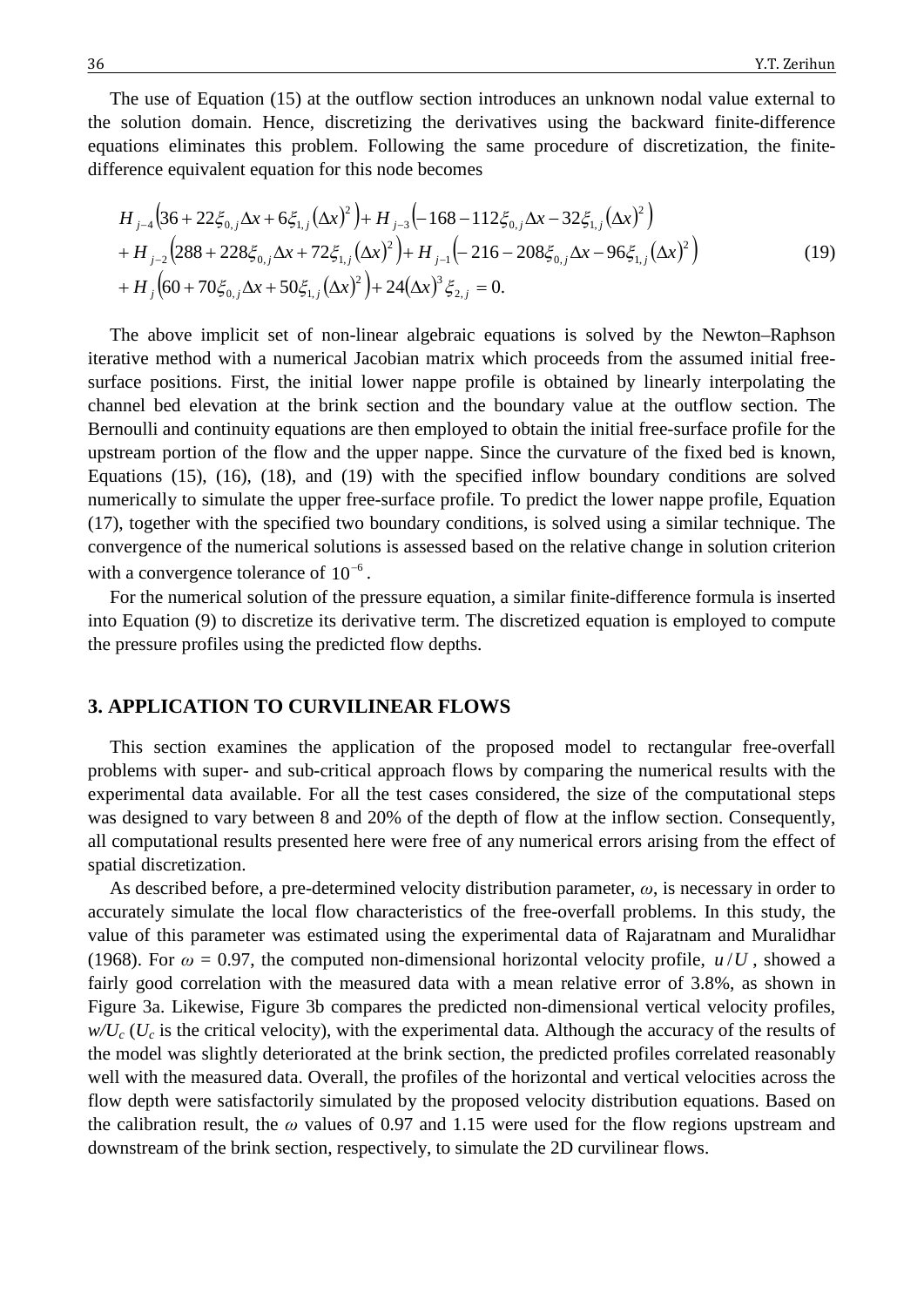

*Figure 3. Velocity field of the rectangular free overfall with a subcritical approach flow: (a) horizontal velocity distribution; and (b) vertical velocity distribution.*

#### *3.1 Model results for a smooth bed channel*

#### *3.1.1 Supercritical approach flow*

Figure 4 shows the comparison of the predicted upper free-surface and lower nappe profiles with the experimental data of Rajaratnam and Muralidhar (1968) and Marchi (1993). In this figure, the dimensionless free-surface elevation, *η/Hc* (*Hc* is the critical depth), is shown versus the normalized distance from the brink,  $x/H_c$ . Upstream of the free overfall, the agreement between the results of the model and the experimental data was remarkable, with a maximum relative error of less than 1%. The result of the simulation for the lower nappe profile also agreed well with Marchi's (1993) measured data, as shown in Figure 4a. Since the control section for the supercritical flow is at the upstream end, the significance of the brink depth is completely different from the case of a subcritical approach flow, and its value depends on the Froude number of the incoming flow and bed slope (Rajaratnam and Muralidhar, 1968). In this case, the discharge can be estimated from the measurement of brink depth and knowledge of bed slope and channel roughness.



*Figure 4. Comparison of predicted and measured free-surface profiles for a rectangular free overfall: (a) horizontal channel; and (b) mild-slope channel.*

# *3.1.2 Subcritical approach flow*

The computed free-surface profiles for a subcritical approach flow are compared with the experimental data in Figures 5 and 6. Upstream of the brink section, the results of the model were in good agreement with the experimental data for all flow rates. Furthermore, the result of the model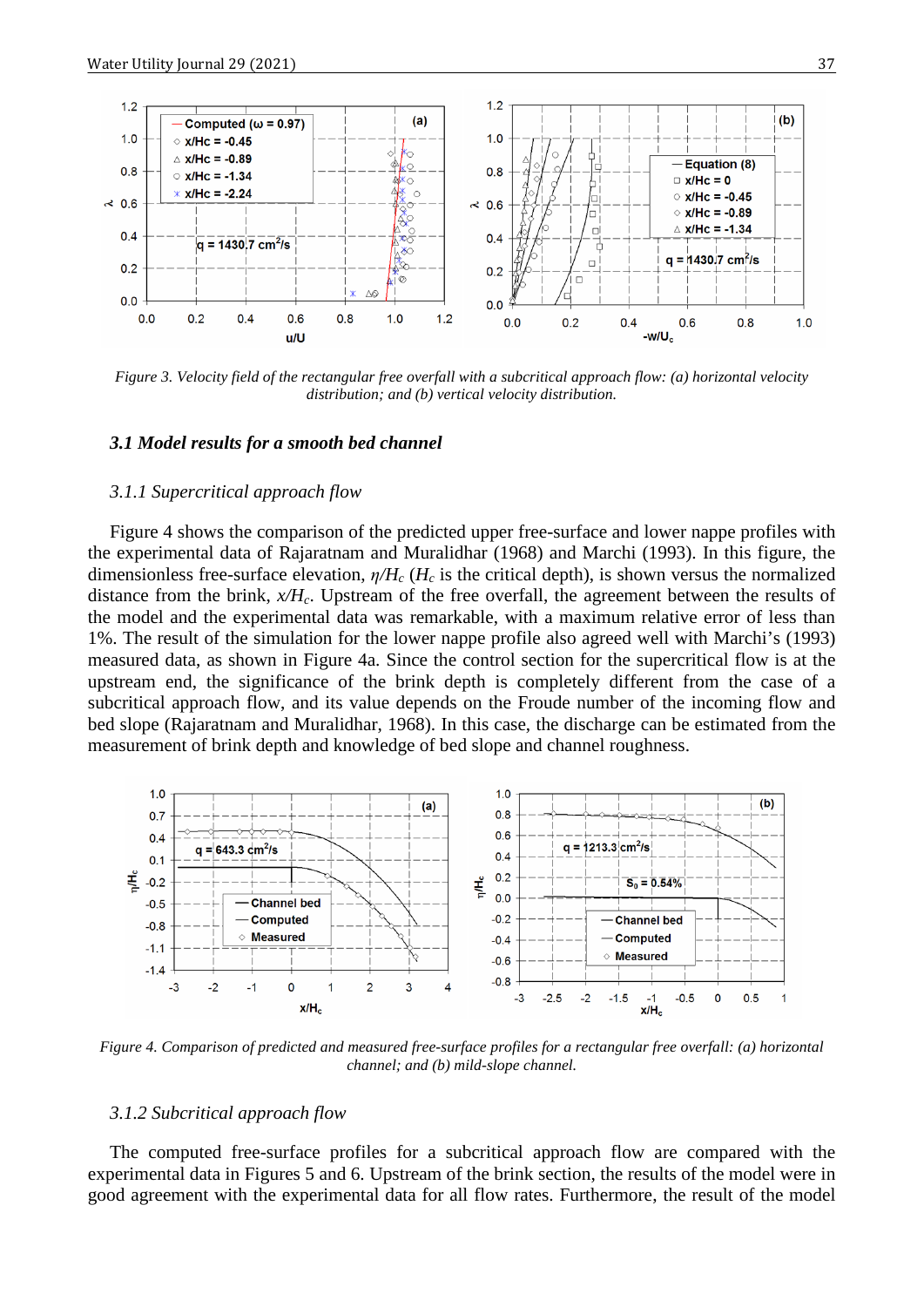for the lower nappe profile of the jet corresponded well with the measured data (see Figure 5). This numerical experiment indicates that the present model is capable of accurately simulating the freeoverfall problem with a subcritical inflow condition irrespective of the degree of the vertical curvatures of the streamline. For a subcritical inflow condition, the brink depth,  $H<sub>b</sub>$ , is an important parameter for estimating the flow rate. This depth is influenced by both the slope and bed roughness, with roughness having a greater effect at steeper slopes (Davis et al., 1998). As can be seen from Figure 7, the brink depth was satisfactorily predicted, with a mean relative error of 2.5%.



*Figure 5. Free-surface profiles for free overfall with a subcritical inflow condition. The numerical results are compared with the experimental data of Marchi (1993).*



*Figure 6. Free-surface profiles for free overfall with a subcritical inflow condition. The experimental data of Rajaratnam and Muralidhar (1968) and Rouse (1933) are used to validate the numerical results in (a) and (b), respectively.*



*Figure 7. Comparison of the computed brink depth with the experimental data of Rouse (1932, 1933), Rajaratnam and Muralidhar (1968), and Rajaratnam et al. (1976).*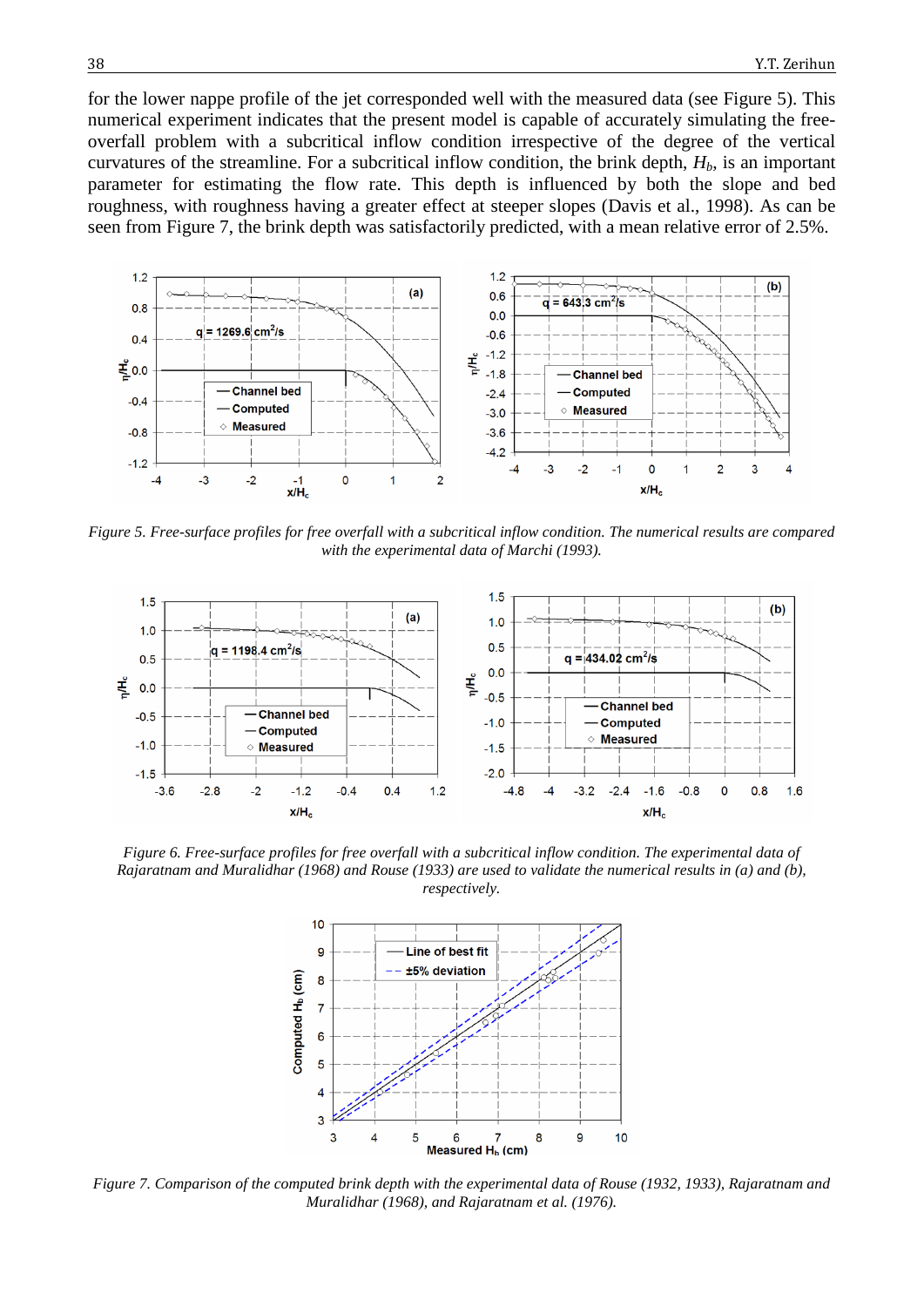#### *3.1.3 Pressure distributions*

Figure 8 shows the bed-pressure profile upstream of the brink section. In this figure, the nondimensional bed pressure at any section,  $p_b / \gamma H_c$  ( $p_b$  is the bed pressure,  $\gamma$  is the unit weight of the fluid), is shown versus the normalized distance from the brink,  $x / H_c$ . As can be seen, the predicted result compared well with the experimental data. The maximum relative error in the numerical result of the model was about 3%. As expected, the result demonstrates the strong dependence of the bed-pressure distribution on the dynamic effects of the flow due to streamline curvilinearity.



*Figure 8. Bed-pressure profile for free overfall with a subcritical inflow condition. The numerical result is compared with the experimental data of Rouse (1932).*

Figure 9 shows the computed and measured non-dimensional pressure profiles,  $p / p_0$  ( $p$  is the pressure at a point in the flow field,  $p_0$  is the hydrostatic pressure at the bed), versus the dimensionless vertical height above the bed,  $\lambda$ , at various sections upstream of the overfall. It can be seen from this figure that the result of the model for the pressure distribution at the brink section was satisfactory and followed a similar pattern to the observed values. Similar model performance results can be seen at vertical sections  $x/H_c = -0.56$ ,  $x/H_c = -1.11$ , and  $x/H_c = -1.67$  to the left of the brink section, where the vertical curvatures of the streamline are moderate. As the upstream distance from the brink section increases, the influence of the curvature of the streamline becomes insignificant. Consequently, the pressure distribution gradually approaches hydrostatic (see Figure 9). The above validation results for super- and sub-critical approach flows showed that the present model accurately simulated the transition between hydrostatic and non-hydrostatic flow regimes.



*Figure 9. Comparison of the computed results for the vertical profile of the pressure with the experimental data of Rajaratnam and Muralidhar (1968).*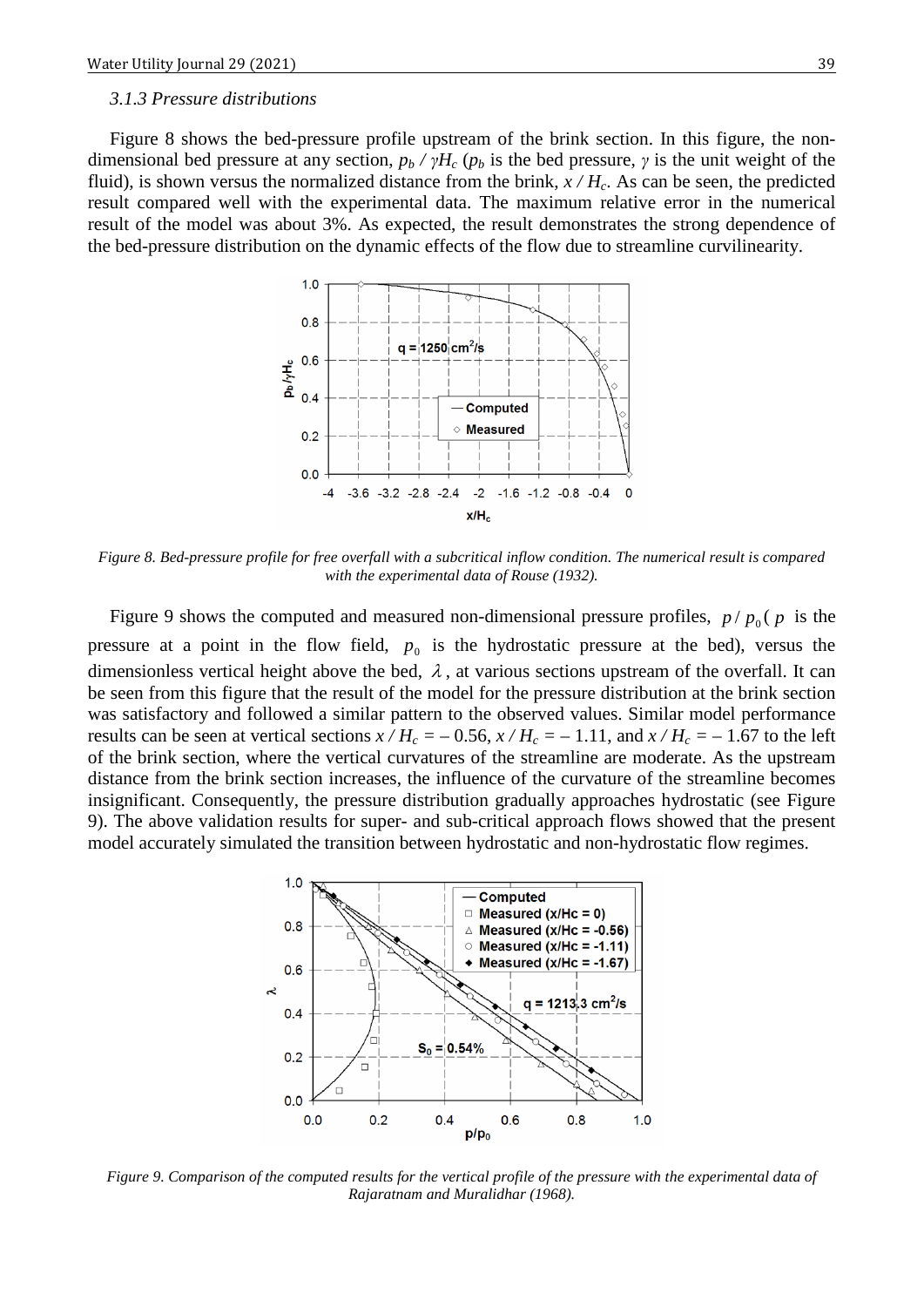### *3.2 Model results for a rough bed channel*

Rajaratnam et al. (1976) conducted a number of experiments for free overfall in a rectangular channel with different values of discharge and bed roughness. The experiment with a flow of 1454.9 cm<sup>2</sup>/s and bed roughness simulated using a 3.4 mm diameter wire screen (a mesh size of 9.6 mm) was chosen to validate the results of the model. The Darcy–Weisbach friction coefficient for the rough bed was predicted based on the suggested equivalent roughness height of 11.9 mm and was taken as constant throughout the computational domain of the fixed bed channel.

For the subcritical approach flow, the simulated free-surface profile is compared with the experimental data in Figure 10. The model accurately predicted the free-surface elevations near the brink section where the streamlines have steep slope and pronounced curvature. Upstream of this section, the numerical solution of the model agreed well with the experimental result. In general, the overall qualities of the result of the model were satisfactory.



*Figure 10. Free-surface profile for a rectangular free overfall in a rough bed channel.*

#### **4. DISCUSSION**

Previous studies (e.g., Matthew, 1995; Khan, 1999; Di Nucci and Russo Spena, 2018; Zerihun, 2004, 2021) demonstrated that the Boussinesq-type equations can provide reasonably accurate solutions to the problems of free-surface flow with strong curvilinear effects. Depending on the methods of the derivation, these equations incorporate different degrees of approximation for the effects of the vertical curvatures of the streamline. The numerical solutions of such types of nonlinear equations generally require the specification of appropriate boundary conditions with a mathematical treatment of the discontinuity problem of the bottom profile. The aim of this treatment is to smooth out the discontinuity, so that physically unrealistic simulation results such as high pressure spikes at a break in bottom slope can be easily eliminated. Without applying short transition curves at the corners, Castro-Orgaz and Hager (2019, pp. 456-457) numerically solved the weir flow problem. They obtained results that look like the bed-pressure distribution of a flow separated from the weir bottom (see Zerihun, 2020). The accuracy of these results, however, suffered from the assigned arbitrary values of the bottom geometry parameters at the corner nodes.

The overall validation results of the present numerical model highlighted the importance of the above numerical technique for accurately modeling the problem of free overfall in rectangular channels with smooth and rough beds. Improper implementation of the numerical procedures may result in deceptive numerical results, especially for the local flow characteristics of the highly curvilinear flow problem (also see Montes, 1994; Di Nucci and Russo Spena, 2011). As noted by Zerihun (2004), the order of approximation for the effects of the streamline curvature has only a marginal impact on the predictions of the free-surface and bed-pressure profiles. In contrast, the numerical results of the velocity and pressure distributions are very sensitive to the level of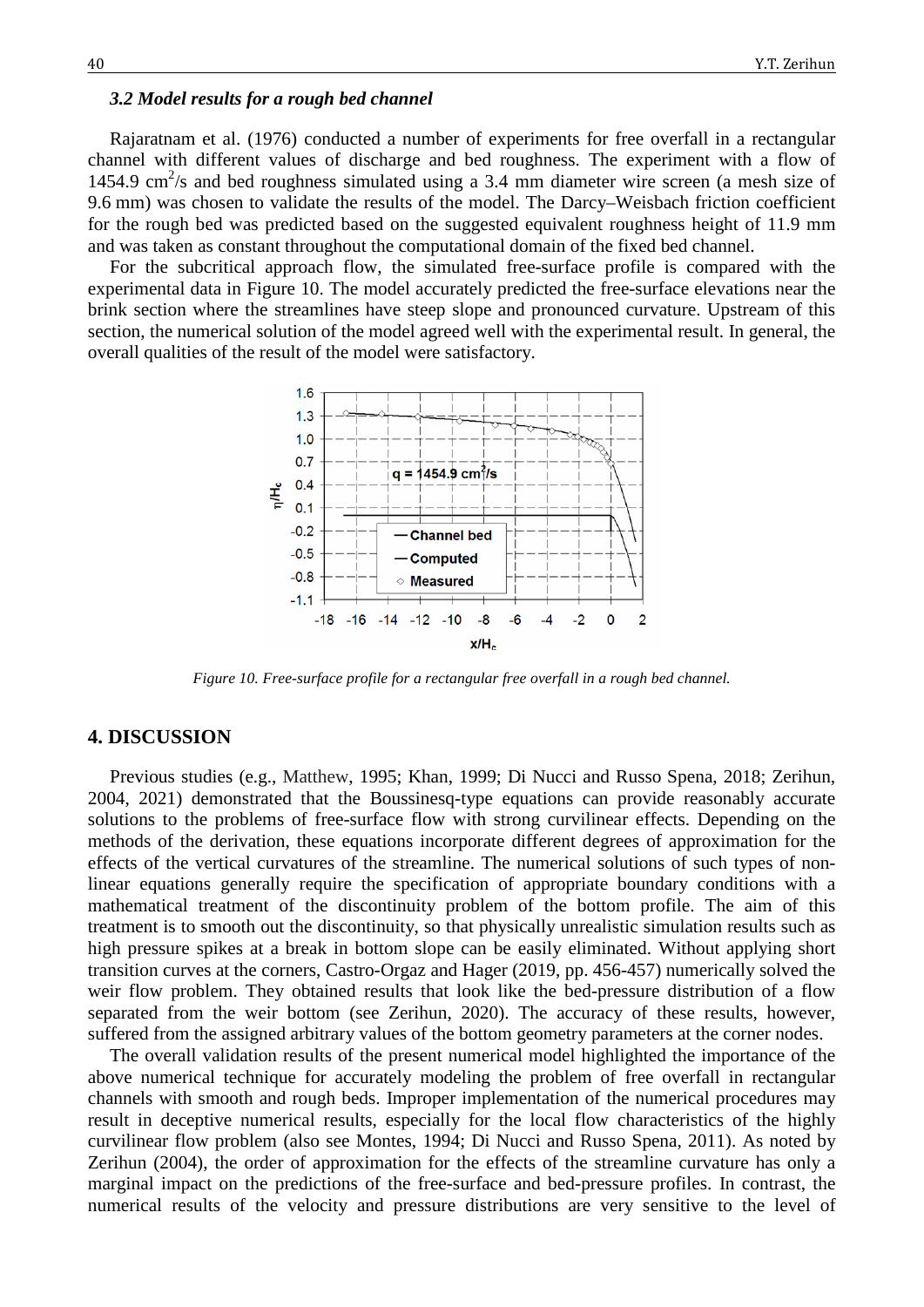approximation which has been maintained for such effects. This investigation also reveals that the 2D structure of the curvilinear flow field can be adequately described by considering not only the effect of the free-surface curvature but also the effect of the bottom curvature. Such a modeling approach does not make the practical applications of the Boussinesq-type equations mathematically cumbersome.

# **5. CONCLUSIONS**

A numerical investigation was carried out to assess the suitability of a depth-averaged Boussinesq-type model for complex open-channel flow problems with dual free surfaces such as rectangular free overfalls in smooth and rough bed channels. In comparison with earlier works, the proposed model includes a higher-order dynamic pressure correction that arises not only from the applied non-uniform velocity distribution but also from terms accounting for the effects of the vertical curvatures of the streamline. A finite-difference method was employed to discretize the model equations. As direct solutions for the free-surface profile cannot be obtained owing to an implicit form of the discretized equations, the Newton–Raphson iterative method with a numerical Jacobian matrix was used to solve the resulting non-linear algebraic equations. The predictions of the model were then compared with the experimental data for free overfalls with super- and subcritical approach flows.

For all the test cases, the results of the validation showed good correlation between the numerical results and the experimental data for free-surface and bed-pressure profiles and distributions of velocity and pressure, thereby demonstrating the validity of the proposed model for a nonhydrostatic flow with dual free surfaces. The satisfactory performance of the present model in these test cases may be attributed to the higher-order dynamic pressure correction implicitly incorporated in the model. By treating the fixed bed and the free jet portion of the flow as a single curved-flow problem, the numerical scheme accounted for the effects of the curvature of the lower nappe throughout the computational domain and overcame the drawbacks of the existing methods which consider only the fixed bed part of the flow. The results of this study highlighted the reliability of the current computational scheme for developing a discharge rating curve (brink-depth-discharge relationships) for a laterally-guided free overfall with a subcritical approach flow.

### **REFERENCES**

- Abbott, M. B., Petersen, H. M. and Skovgaard, O. (1978) On the numerical modeling of short waves in shallow water, J. Hydraul. Res., 16(3), 173–204.
- Bickley, W. G. (1941) Formulae for numerical differentiation, Math. Gaz., 25(263), 19–27, doi: [10.2307/3606475.](http://dx.doi.org/10.2307/3606475)
- Bos, M. G. (1989) Discharge Measurement Structures, 3rd rev. ed.; International Institute for Land Reclamation and Improvement: Wageningen, The Netherlands.
- Bose, S. and [Dey, S.](http://ascelibrary.org/action/doSearch?ContribStored=Dey%2C+S) (2007) Curvilinear flow profiles based on Reynolds-averaging, J. Hydraul. Eng., 133(9), 1074–1079.
- Castro-Orgaz, O. and Hager, W. H. (2011) Vorticity equation for the streamline and the velocity profile, J. Hydraul. Res., 49(6), 775–783.
- Castro-Orgaz, O. and Hager, W. H. (2019) Shallow Water Hydraulics, Springer Nature Switzerland AG, Cham, Switzerland.
- Davis, A. C., Ellett, B. G. and Jacob, R. P. (1998) Flow measurement in sloping channels with rectangular free overfall, J. Hydraul. Eng., 124(7), 760–763.
- Dey, S. (2002) Free overfall in open channels: State-of-the-art review, Flow Meas. Instrum., 13(5), 247–264.
- Di Nucci, C. and Russo Spena, A. (2011) A discussion to "Moment of momentum equation for curvilinear free-surface flow", J. Hydraul. Res., 49(3), 415–419.
- Di Nucci, C. and Russo Spena, A. (2018) On the steady two-dimensional open-channel flow, J. Interdiscip. Math., 21(3), 579–594.
- Fenton, J. D. and Zerihun, Y. T. (2007) A Boussinesq approximation for open-channel flow, In: Proceedings of the 32nd Congress, IAHR, Venice, Italy, 2–6 July.
- Guo,Y. (2005), Numerical modeling of free overfall, J. Hydraul. Eng., 131(2), 134–138.
- Guo, Y., Zhang, L., Shen, Y. and Zhang, J. (2008) Modeling study of free overfall in a rectangular channel with strip roughness, J. Hydraul. Eng., 134(5), 664–667.
- Hager, W. H. (1983) Hydraulics of plane free overfall, J. Hydraul. Eng., 109(12), 1683–1697.
- Jaeger, C. (1948) Hauteur d'eau à l'extrémité d'un long déversoir (Flow depth at the extremity of a long weir), La Houille Blanche, 3(6), 518–523 [in French].